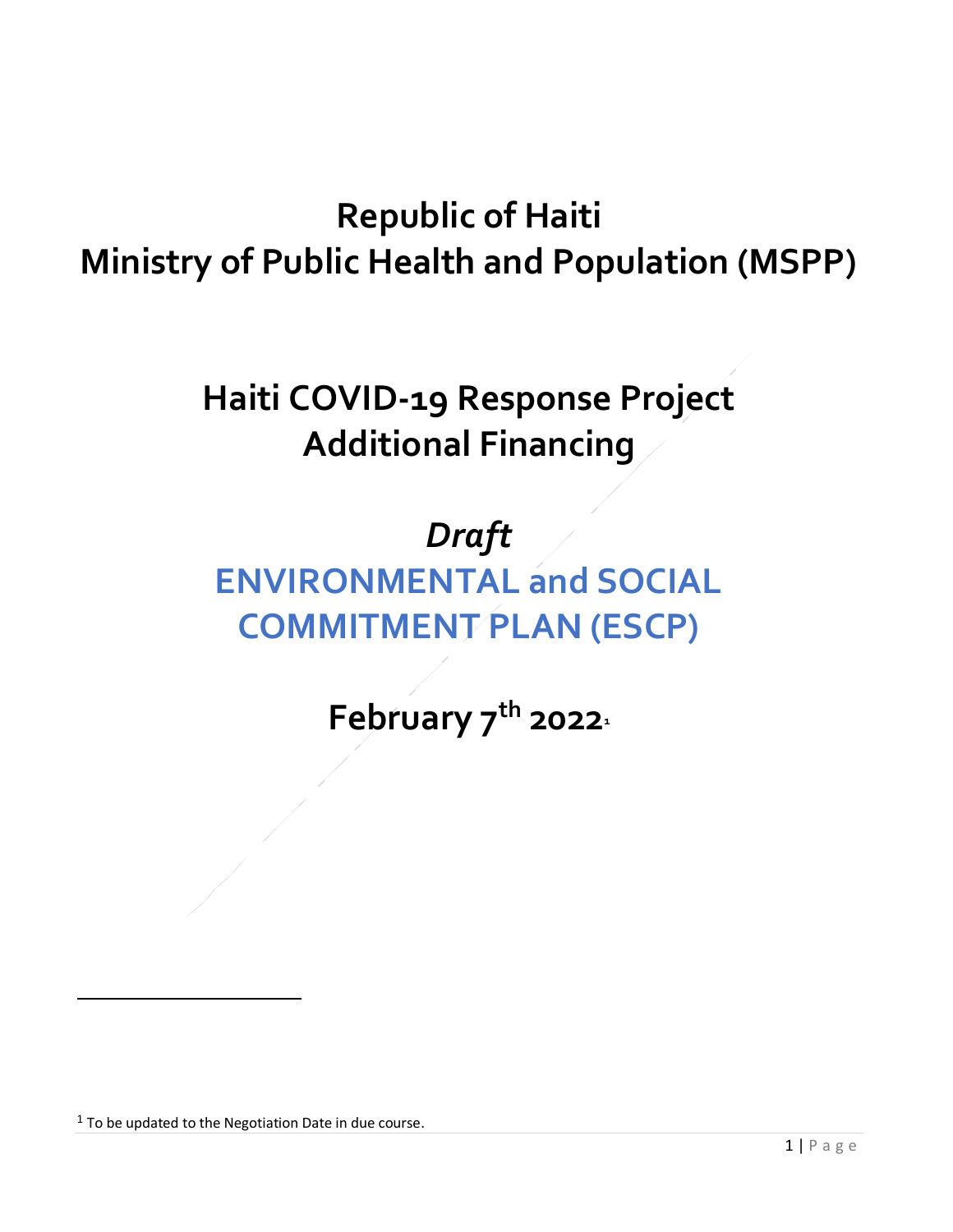## **ENVIRONMENTAL AND SOCIAL COMMITMENT PLAN**

- 1. The Republic of Haiti (hereinafter the Recipient), through its Ministry of Public Health and Population (MSPP), shall implement the Haiti COVID-19 Response Project (the **Project**. The International Development Association (hereinafter the Association) has agreed to provide financing for the Project.
- 2. The Recipient shall carry out the Project in accordance with the Environmental and Social Standards (**ESSs**). To this end, this Environmental and Social Commitment Plan (**ESCP**) sets out material measures and actions to be carried out or caused to be carried out by the Recipient, including the timeframes of the actions and measures, institutional, staffing, training, monitoring and reporting arrangements, grievance management and the environmental and social assessments and instruments to be prepared or updated, disclosed, consulted, adopted and implemented under the ESCP and the ESSs, all in a manner acceptable to the Association.
- 3. Implementation of the material measures and actions set out in this ESCP shall be monitored and reported to the Association by the Recipient as required by the ESCP and the provisions of the Financing Agreement.
- 4. As agreed by the Association and the Recipient, this ESCP may be revised from time to time during Project implementation, to reflect adaptive management of Project changes and unforeseen circumstances or in response to assessment of Project performance conducted under the ESCP itself. In such circumstances, the Recipient or delegate(s) shall update the ESCP to reflect the agreed-upon changes. Agreement on changes to the ESCP shall be documented through an exchange of letters signed between the Association and the Recipient or delegate(s). The Recipient or delegate(s) shall promptly disclose the updated ESCP.
- 5. Where Project changes, unforeseen circumstances, or Project performance result in changes to the risks and impacts during Project implementation, the Recipient shall provide additional funds, if needed, to implement actions and measures to address such risks and impacts.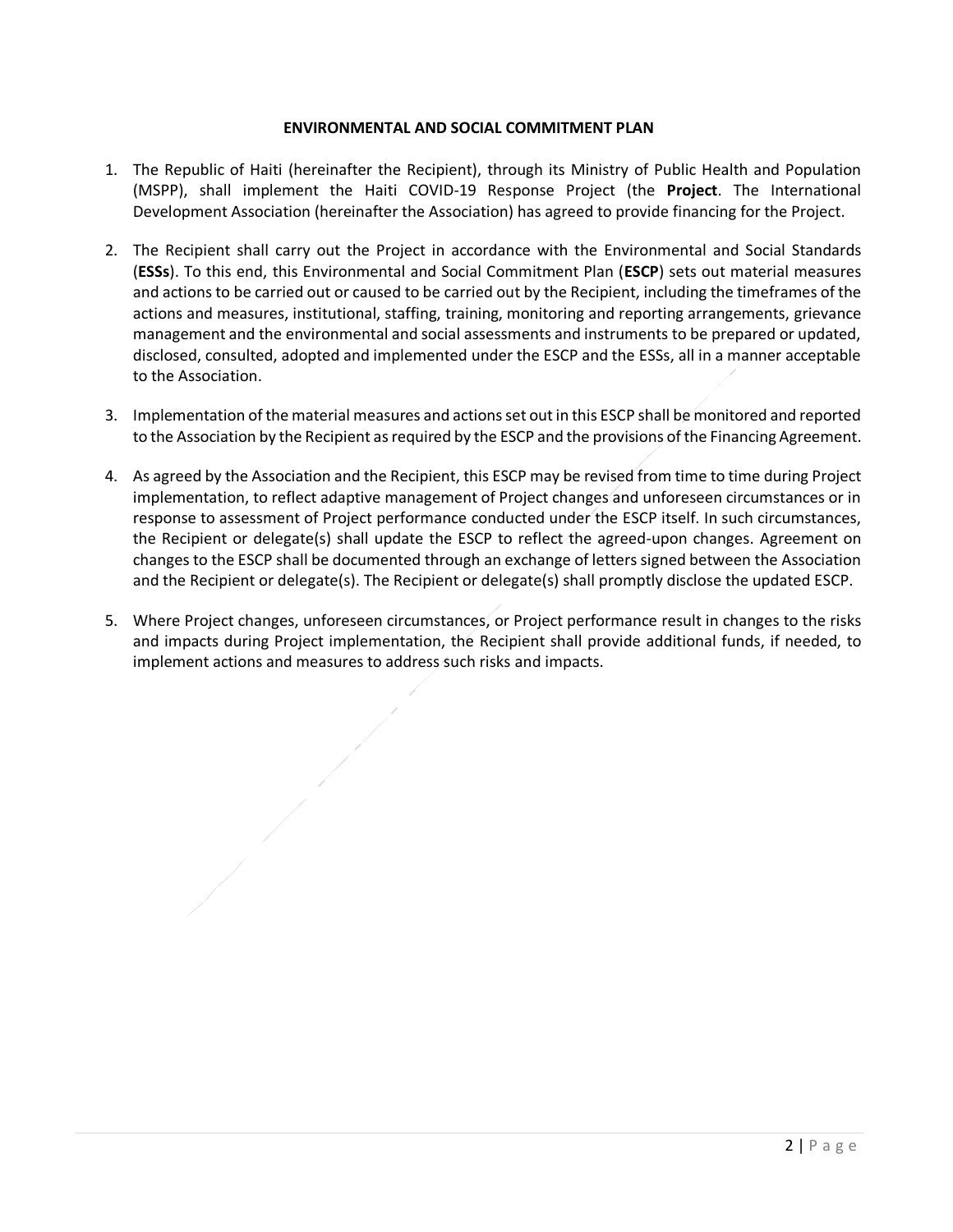| <b>MATERIAL MEASURES AND ACTIONS</b> |                                                                                                                                                                                                                                                                                                                                                                                                                                                                                                                                                                                                                                                                                                                                       | <b>TIMEFRAME</b>                                                                                                                                                                                                                                                                                                                                                                                                              | <b>RESPONSIBLE ENTITY/AUTHORITY</b>                                                                                                                      |  |  |
|--------------------------------------|---------------------------------------------------------------------------------------------------------------------------------------------------------------------------------------------------------------------------------------------------------------------------------------------------------------------------------------------------------------------------------------------------------------------------------------------------------------------------------------------------------------------------------------------------------------------------------------------------------------------------------------------------------------------------------------------------------------------------------------|-------------------------------------------------------------------------------------------------------------------------------------------------------------------------------------------------------------------------------------------------------------------------------------------------------------------------------------------------------------------------------------------------------------------------------|----------------------------------------------------------------------------------------------------------------------------------------------------------|--|--|
|                                      | <b>MONITORING AND REPORTING</b>                                                                                                                                                                                                                                                                                                                                                                                                                                                                                                                                                                                                                                                                                                       |                                                                                                                                                                                                                                                                                                                                                                                                                               |                                                                                                                                                          |  |  |
| A                                    | REGULAR REPORTING: Prepare and submit to the [Bank/Association] regular<br>monitoring reports on the environmental, social, health and safety (ESHS)<br>performance of the Project, including but not limited to, stakeholder engagement<br>activities and grievances log.                                                                                                                                                                                                                                                                                                                                                                                                                                                            | Starting from the Effective Date, six-<br>monthly reports shall be submitted no<br>later than 30 days after the end of each<br>reporting period, throughout Project<br>implementation.                                                                                                                                                                                                                                        | Ministry of Public Health and<br>Population (MSPP) through its<br>project implementation unit Unité<br>de Gestion de Projet (UGP),<br>hereafter MSPP-UGP |  |  |
| B                                    | <b>INCIDENTS AND ACCIDENTS: Promptly notify the Association of any incident or</b><br>accident related to the Project which has, or is likely to have, a significant adverse<br>effect on the environment, the affected communities, the public or workers,<br>including, inter alia, any COVID outbreak in the Project area. Provide sufficient<br>detail regarding the incident or accident, indicating immediate measures taken or<br>that are planned to be taken to address it, and any information provided by any<br>contractor and supervising entity, as appropriate. Subsequently, as per the<br>Association's request, prepare a report on the incident or accident and propose any<br>measures to prevent its recurrence. | Notify the Bank within 48 hours after<br>learning of the incident or accident<br>A report would be provided within a<br>timeframe acceptable to the Association,<br>as requested                                                                                                                                                                                                                                              | MSPP-UGP                                                                                                                                                 |  |  |
|                                      | <b>ESS 1: ASSESSMENT AND MANAGEMENT OF ENVIRONMENTAL AND SOCIAL RISKS AND IMPACTS</b>                                                                                                                                                                                                                                                                                                                                                                                                                                                                                                                                                                                                                                                 |                                                                                                                                                                                                                                                                                                                                                                                                                               |                                                                                                                                                          |  |  |
| 1.1                                  | ORGANIZATIONAL STRUCTURE: The MSPP shall establish and maintain a Project<br>Implementation Unit (Unité de Gestion de Projet - UGP) with qualified staff and<br>resources to support management of ESHS risks and impacts of the Project<br>including a) one dedicated full-time environmental specialist and one dedicated<br>full-time social specialist and b) E&S focal points to be designated as part of<br>contractual arrangements for all field based implementation partners.                                                                                                                                                                                                                                               | The environment and social<br>a)<br>specialists shall be hired no later<br>than 60 days after the Additional<br>Financing is effective. UGP E&S<br>staff shall<br>maintained<br>be<br>throughout<br>Project<br>implementation.<br>E&S focal<br>points to be<br>b)<br>designated in each contracted<br>implementing agency before the<br>start of project implementation<br>activities<br>and<br>throughout<br>implementation. | MSPP-UGP                                                                                                                                                 |  |  |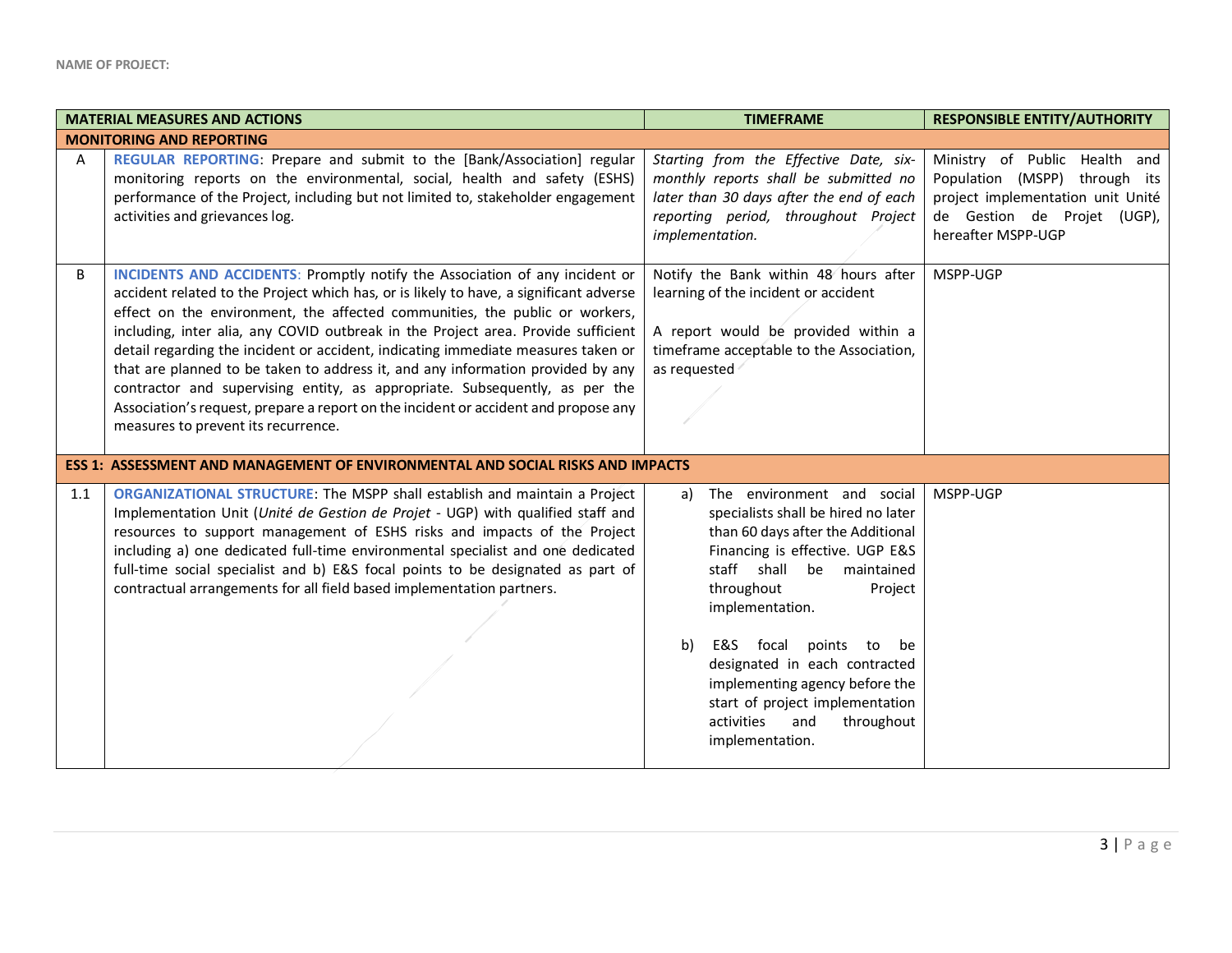| <b>MATERIAL MEASURES AND ACTIONS</b> |                                                                                                                                                          |                | <b>TIMEFRAME</b>                                                      | <b>RESPONSIBLE ENTITY/AUTHORITY</b> |
|--------------------------------------|----------------------------------------------------------------------------------------------------------------------------------------------------------|----------------|-----------------------------------------------------------------------|-------------------------------------|
| 1.2                                  | ENVIRONMENTAL AND SOCIAL ASSESSMENT/MANAGEMENT PLANS AND                                                                                                 | a.             | ESMF shall be updated, disclosed,                                     | MSPP-UGP                            |
|                                      | <b>INSTRUMENTS/CONTRACTORS</b>                                                                                                                           |                | consulted and adopted at the latest                                   |                                     |
|                                      | Assess the environmental and social risks and impacts of proposed Project<br>a.                                                                          |                | 60 days after the Effective Date of the                               |                                     |
|                                      | activities, in accordance with the Environmental and Social Management                                                                                   |                | Additional Financing.                                                 |                                     |
|                                      | Framework (ESMF) to be updated, disclosed, consulted and adopted for the                                                                                 |                |                                                                       |                                     |
|                                      | Project, the ESSs, the Environmental, Health and Safety Guidelines (EHSGs), and                                                                          | b <sub>1</sub> | Plans/instruments shall be prepared,                                  |                                     |
|                                      | other relevant Good International Industry Practice (GIIP), including relevant                                                                           |                | disclosed, consulted and adopted                                      |                                     |
|                                      | WHO guidelines.                                                                                                                                          |                | before the carrying out of the                                        |                                     |
|                                      | Prepare, disclose, consult, adopt and implement any environmental and social<br>b.                                                                       |                | relevant Project activities, and                                      |                                     |
|                                      | management plans (e.g. health-care waste management plans), instruments or                                                                               |                | thereafter implemented throughout                                     |                                     |
|                                      | other measures required for the respective Project activities based on the                                                                               |                | the carrying out of such activities.                                  |                                     |
|                                      | assessment process, in accordance with the ESSs, the ESMF, the EHSGs, and                                                                                |                |                                                                       |                                     |
|                                      | other relevant Good International Industry Practice (GIIP), including relevant                                                                           | $\mathsf{C}$ . | The relevant ESHS measures shall be                                   |                                     |
|                                      | WHO guidelines to, inter alia, ensure access to and allocation of Project                                                                                |                | incorporated into the procurement                                     |                                     |
|                                      | benefits in a fair, equitable and inclusive manner, taking into account the needs                                                                        |                | documents before launching the                                        |                                     |
|                                      | of individuals or groups who, because of their particular circumstances, may be                                                                          |                | procurement process for the relevant                                  |                                     |
|                                      | disadvantaged or vulnerable, including, as relevant, with regards to vaccines.                                                                           |                | Project activities, and shall thereafter                              |                                     |
|                                      | Incorporate the relevant aspects of this ESCP, including, inter alia, the ESMF,<br>c.                                                                    |                | complied with throughout the                                          |                                     |
|                                      | any environmental and social management plans or other instruments, ESS2                                                                                 |                | carrying out of such activities.                                      |                                     |
|                                      | requirements, and any other required ESHS measures, into the ESHS                                                                                        |                |                                                                       |                                     |
|                                      | specifications of the procurement documents and contracts with contractors                                                                               | d.             | Before the carrying out of the                                        |                                     |
|                                      | and supervising firms. Thereafter ensure that the contractors and supervising                                                                            |                | relevant Project activities, and<br>thereafter implemented throughout |                                     |
|                                      | firms comply with the ESHS specifications of their respective contracts.                                                                                 |                |                                                                       |                                     |
|                                      | Adopt procedures, protocols and/or other measures to ensure Project<br>d.<br>beneficiaries that receive vaccines under the Project do so under a program |                | the carrying out of such activities.                                  |                                     |
|                                      | that does not include forced vaccination and is acceptable to the Bank, as set                                                                           |                |                                                                       |                                     |
|                                      |                                                                                                                                                          |                |                                                                       |                                     |
|                                      | out in the ESMF.                                                                                                                                         |                |                                                                       |                                     |
|                                      |                                                                                                                                                          |                |                                                                       |                                     |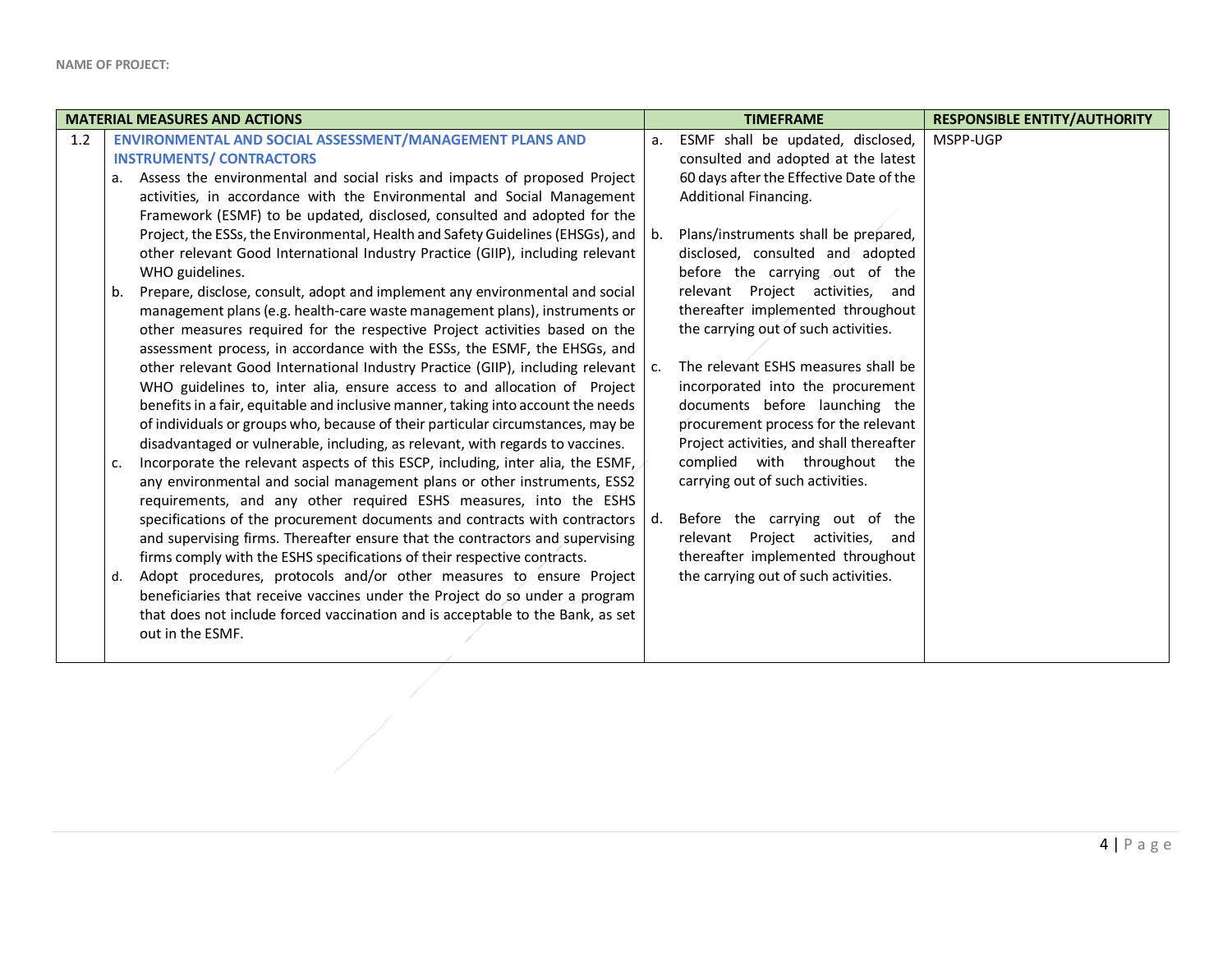| <b>MATERIAL MEASURES AND ACTIONS</b> |                                                                                                                                                                                                                                                                                                                                                                                                                                                                                                                                                                                                                                                                                                                                                                                        | <b>TIMEFRAME</b>                                                               | <b>RESPONSIBLE ENTITY/AUTHORITY</b> |
|--------------------------------------|----------------------------------------------------------------------------------------------------------------------------------------------------------------------------------------------------------------------------------------------------------------------------------------------------------------------------------------------------------------------------------------------------------------------------------------------------------------------------------------------------------------------------------------------------------------------------------------------------------------------------------------------------------------------------------------------------------------------------------------------------------------------------------------|--------------------------------------------------------------------------------|-------------------------------------|
| 1.3                                  | <b>EXCLUSIONS:</b> Exclude the following types of activities as ineligible for financing<br>under the Project:<br>Activities that may cause long term, permanent and/or irreversible (e.g. loss<br>$\bullet$<br>of major natural habitat) adverse impacts<br>Activities that have high probability of causing serious adverse effects to<br>$\bullet$<br>human health and/or the environment not related to COVID-19 treatment<br>Activities that may have significant adverse social impacts and may give rise<br>$\bullet$<br>to significant social conflict<br>Activities that may involve permanent resettlement or land acquisition or<br>$\bullet$<br>adverse impacts on cultural heritage<br>All the other excluded activities set out in the ESMF of the Project.<br>$\bullet$ | the<br>During<br>assessment<br>process<br>conducted under action 1.2.a. above. | MSPP-UGP                            |
|                                      | <b>ESS 2: LABOR AND WORKING CONDITIONS</b>                                                                                                                                                                                                                                                                                                                                                                                                                                                                                                                                                                                                                                                                                                                                             |                                                                                |                                     |
| 2.1                                  | LABOR MANAGEMENT: The Project shall be carried out in accordance with the<br>applicable requirements of ESS2 including through, inter alia, implementing<br>adequate occupational health and safety measures (including personal protective<br>equipment, and emergency preparedness and response measures), setting out<br>grievance mechanisms for Project workers, and incorporating labor requirements<br>into the ESHS specifications of the procurement documents and contracts with<br>contractors and supervising firms.                                                                                                                                                                                                                                                       | The LMP will be updated within 60 days of<br>project effectiveness.            | MSPP-UGP                            |
|                                      | <b>ESS 3: RESOURCE EFFICIENCY AND POLLUTION PREVENTION AND MANAGEMENT</b>                                                                                                                                                                                                                                                                                                                                                                                                                                                                                                                                                                                                                                                                                                              |                                                                                |                                     |
|                                      | Relevant aspects of this standard shall be considered, as needed, under action 1.2<br>above, including, inter alia, measures to: carry out the purchase, storage,<br>transportation and handling of vaccines (including, ultra-cold chain management)<br>in a safe manner and in accordance with the EHSGs, and other relevant GIIP<br>including relevant WHO guidelines; and adequately manage and dispose of health<br>care wastes (including, vaccines) and other types of hazardous and non-hazardous<br>wastes.                                                                                                                                                                                                                                                                   | Throughout Project implementation.                                             | MSPP-UGP                            |
|                                      | <b>ESS 4: COMMUNITY HEALTH AND SAFETY</b>                                                                                                                                                                                                                                                                                                                                                                                                                                                                                                                                                                                                                                                                                                                                              |                                                                                |                                     |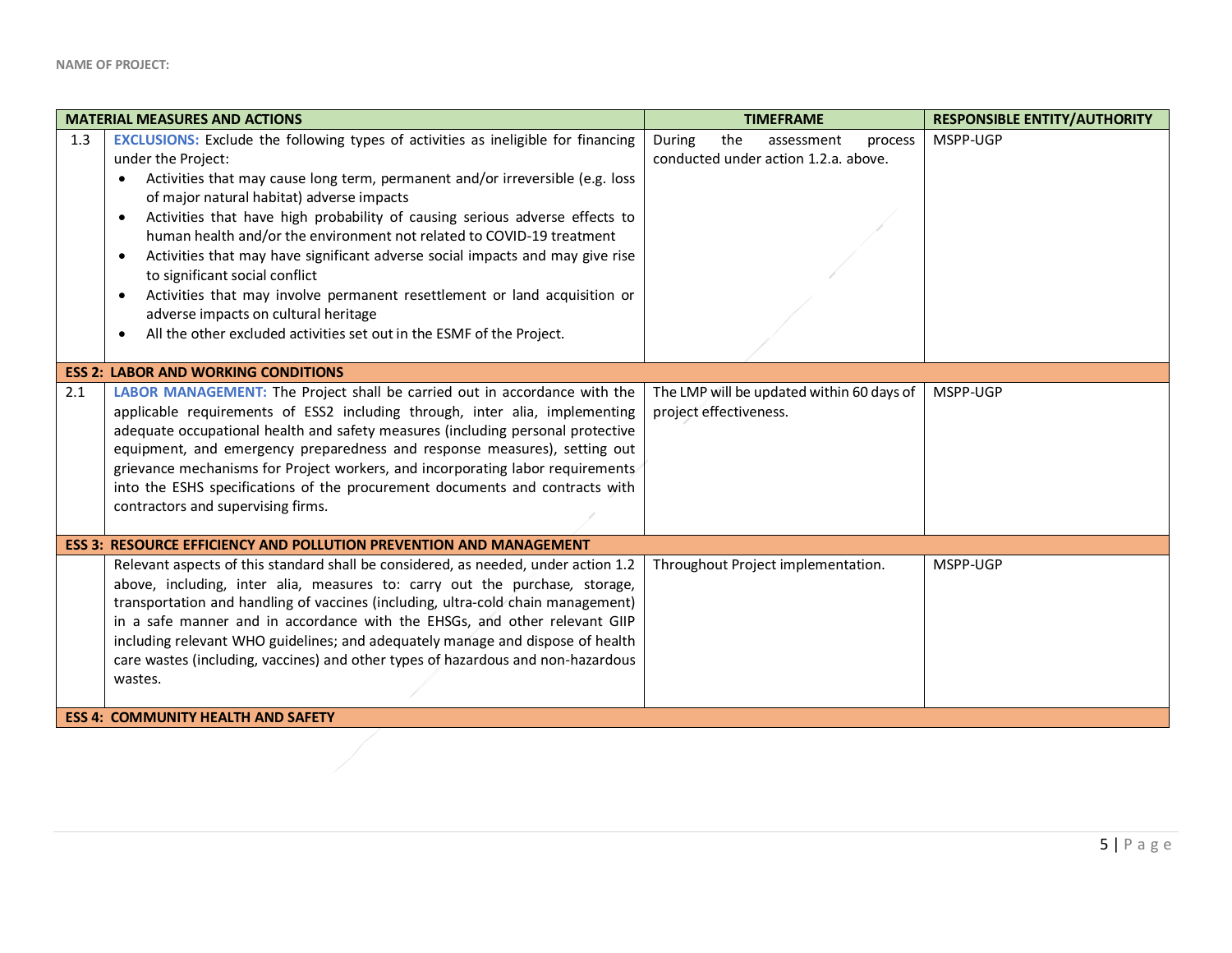| <b>MATERIAL MEASURES AND ACTIONS</b> |                                                                                                      | <b>TIMEFRAME</b>                           | <b>RESPONSIBLE ENTITY/AUTHORITY</b> |  |
|--------------------------------------|------------------------------------------------------------------------------------------------------|--------------------------------------------|-------------------------------------|--|
| 4.1                                  | <b>COMMUNITY HEALTH AND SAFETY:</b>                                                                  | Throughout Project implementation.         | MSPP-UGP                            |  |
|                                      | Relevant aspects of this standard shall be considered, as needed, under action 1.2                   |                                            |                                     |  |
|                                      | above including, inter alia, measures to: minimize the potential for community                       |                                            |                                     |  |
|                                      | exposure to communicable diseases; establish and implement appropriate quality                       |                                            |                                     |  |
|                                      | management systems to manage the risks and the impacts that services provided                        |                                            |                                     |  |
|                                      | and activities carried out under the Project may have on community health and                        |                                            |                                     |  |
|                                      | safety; manage the risks of the use of security personnel; manage the risks of labor                 |                                            |                                     |  |
|                                      | influx; and prevent and respond to sexual exploitation and abuse, and sexual                         |                                            |                                     |  |
|                                      | harassment.                                                                                          |                                            |                                     |  |
|                                      | <b>ESS 5: LAND ACQUISITION, RESTRICTIONS ON LAND USE AND INVOLUNTARY RESETTLEMENT</b>                |                                            |                                     |  |
|                                      | Not relevant                                                                                         |                                            |                                     |  |
|                                      |                                                                                                      |                                            |                                     |  |
|                                      | <b>ESS 6: BIODIVERSITY CONSERVATION AND SUSTAINABLE MANAGEMENT OF LIVING NATURAL RESOURCES</b>       |                                            |                                     |  |
|                                      | Not relevant                                                                                         |                                            |                                     |  |
|                                      | ESS 7: INDIGENOUS PEOPLES/SUB-SAHARAN AFRICAN HISTORICALLY UNDERSERVED TRADITIONAL LOCAL COMMUNITIES |                                            |                                     |  |
| 7.1                                  | Not relevant                                                                                         |                                            |                                     |  |
|                                      |                                                                                                      |                                            |                                     |  |
|                                      | <b>ESS 8: CULTURAL HERITAGE</b>                                                                      |                                            |                                     |  |
|                                      | Relevant aspects of this standard shall be considered, as needed, under action 1.2                   | Throughout Project implementation.         | MSPP-UGP                            |  |
|                                      | above.                                                                                               |                                            |                                     |  |
|                                      | <b>ESS 9: FINANCIAL INTERMEDIARIES</b>                                                               |                                            |                                     |  |
|                                      | Not relevant.                                                                                        |                                            |                                     |  |
|                                      |                                                                                                      |                                            |                                     |  |
|                                      | <b>ESS 10: STAKEHOLDER ENGAGEMENT AND INFORMATION DISCLOSURE</b>                                     |                                            |                                     |  |
| 10.1                                 | STAKEHOLDER ENGAGEMENT PLAN: Revise, disclose, consult, adopt and                                    | An updated SEP was prepared and            | MSPP-UGP                            |  |
|                                      | implement a Stakeholder Engagement Plan (SEP) consistent with ESS10, which shall                     | disclosed, and shall be consulted,         |                                     |  |
|                                      | include measures to, inter alia, provide stakeholders with timely, relevant,                         | updated and re-disclosed at the latest 60  |                                     |  |
|                                      | understandable and accessible information, and consult with them in a culturally                     | days after AF effectiveness. The SEP shall |                                     |  |
|                                      | appropriate manner, which is free of manipulation, interference, coercion,                           | be implemented throughout Project          |                                     |  |
|                                      | discrimination and intimidation.                                                                     | implementation.                            |                                     |  |
|                                      |                                                                                                      |                                            |                                     |  |